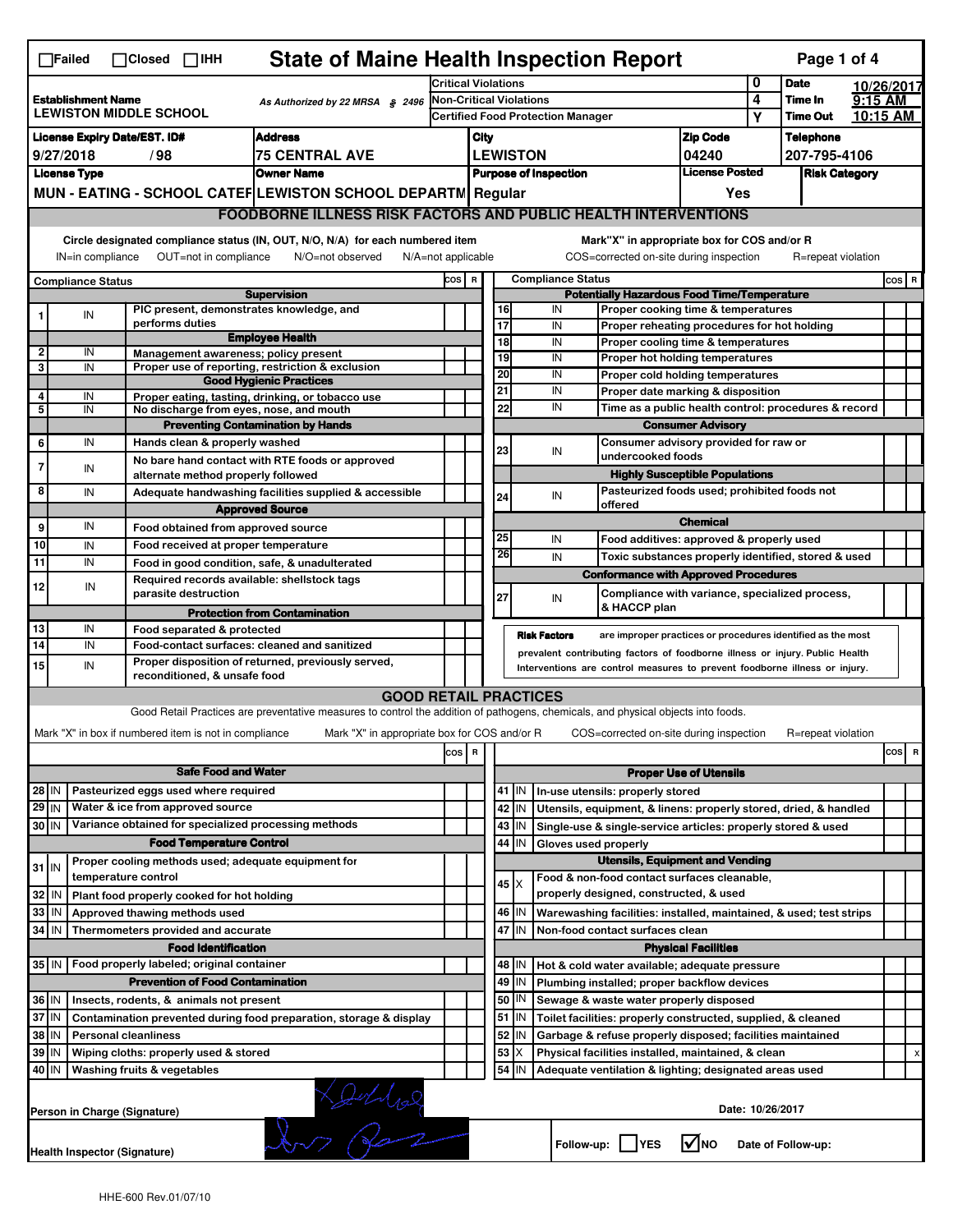| <b>State of Maine Health Inspection Report</b><br>Page 2 of 4                               |                    |                          |                                 |              |                   |                                  |  |  |
|---------------------------------------------------------------------------------------------|--------------------|--------------------------|---------------------------------|--------------|-------------------|----------------------------------|--|--|
| <b>Establishment Name</b>                                                                   |                    | As Authorized by 22 MRSA | 10/26/2017<br>Date              |              |                   |                                  |  |  |
| <b>LEWISTON MIDDLE SCHOOL</b>                                                               |                    |                          |                                 |              |                   |                                  |  |  |
| License Expiry Date/EST. ID#<br><b>Address</b><br><b>75 CENTRAL AVE</b><br>9/27/2018<br>/98 |                    |                          | City / State<br><b>LEWISTON</b> | /ME          | Zip Code<br>04240 | <b>Telephone</b><br>207-795-4106 |  |  |
|                                                                                             |                    |                          | <b>Temperature Observations</b> |              |                   |                                  |  |  |
| Location                                                                                    | <b>Temperature</b> |                          |                                 | <b>Notes</b> |                   |                                  |  |  |
| walk-in cooler                                                                              | 41                 |                          |                                 |              |                   |                                  |  |  |
| pizza                                                                                       | 167                |                          |                                 |              |                   |                                  |  |  |
| salad dressing                                                                              | 39                 |                          |                                 |              |                   |                                  |  |  |
| hot water                                                                                   | 110 plus           |                          |                                 |              |                   |                                  |  |  |
| wash cycle                                                                                  | 150 plus           |                          |                                 |              |                   |                                  |  |  |
| milk cooler                                                                                 | 40                 |                          |                                 |              |                   |                                  |  |  |
| milk cooler                                                                                 | 35                 |                          |                                 |              |                   |                                  |  |  |
| rinse cycle                                                                                 | 180plus            |                          |                                 |              |                   |                                  |  |  |
| juice                                                                                       | 39                 | walk-in cooler           |                                 |              |                   |                                  |  |  |



Loudraz

**Date: 10/26/2017**

**Health Inspector (Signature)**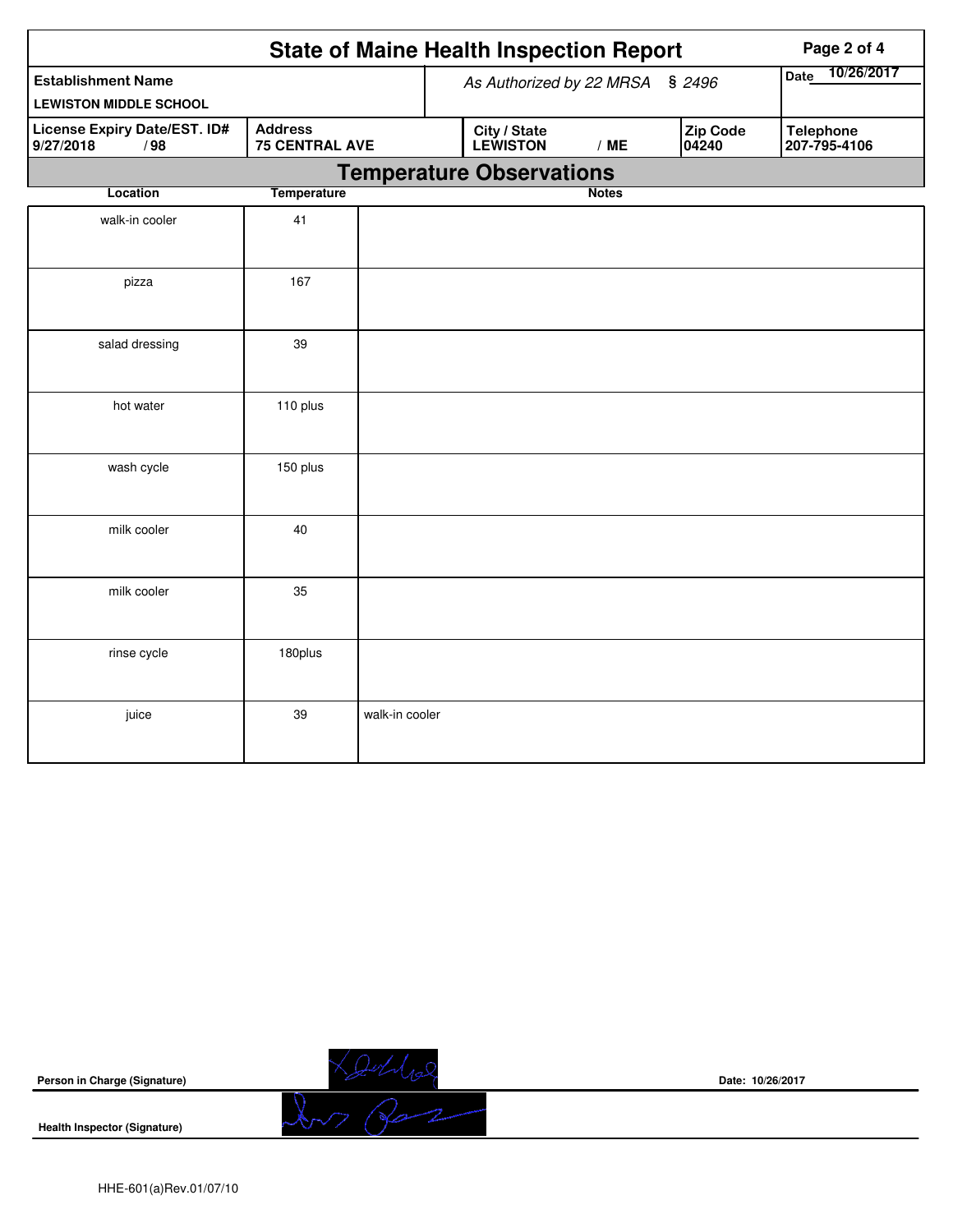|                                                                                                                                                    | Page 3 of 4                             |                                 |    |                          |      |            |  |  |
|----------------------------------------------------------------------------------------------------------------------------------------------------|-----------------------------------------|---------------------------------|----|--------------------------|------|------------|--|--|
| <b>Establishment Name</b>                                                                                                                          |                                         |                                 |    |                          | Date | 10/26/2017 |  |  |
| <b>LEWISTON MIDDLE SCHOOL</b>                                                                                                                      |                                         |                                 |    |                          |      |            |  |  |
| License Expiry Date/EST. ID#<br>9/27/2018<br>/98                                                                                                   | <b>Address</b><br><b>75 CENTRAL AVE</b> | City / State<br><b>LEWISTON</b> | ME | <b>Zip Code</b><br>04240 |      |            |  |  |
| <b>Observations and Corrective Actions</b>                                                                                                         |                                         |                                 |    |                          |      |            |  |  |
| Violations cited in this report must be corrected within the time frames below, or as stated in sections<br>8-405.11 and 8-406.11 of the Food Code |                                         |                                 |    |                          |      |            |  |  |
| 45: 4-204.12: N: Equipment openings, closures and deflectors are improperly designed and constructed.                                              |                                         |                                 |    |                          |      |            |  |  |
| INSPECTOR NOTES: Freezer door seal has split replace seal                                                                                          |                                         |                                 |    |                          |      |            |  |  |
| 53: 6-201.13.(A): N: Floor and wall junctures are not enclosed and sealed.                                                                         |                                         |                                 |    |                          |      |            |  |  |
| INSPECTOR NOTES: repair cove base by 3 bay sink repeat item                                                                                        |                                         |                                 |    |                          |      |            |  |  |
| 53: 6-501.11: N: The physical facilities are in disrepair.                                                                                         |                                         |                                 |    |                          |      |            |  |  |
| INSPECTOR NOTES: paint rear interior delivery door-paint ceiling vents warewashing room peeling paint                                              |                                         |                                 |    |                          |      |            |  |  |

53: 6-501.12: N: The physical facilities are not clean.

INSPECTOR NOTES: clean floor edges , clean piping under 3 bay sink



**Health Inspector (Signature)** 



**Date: 10/26/2017**